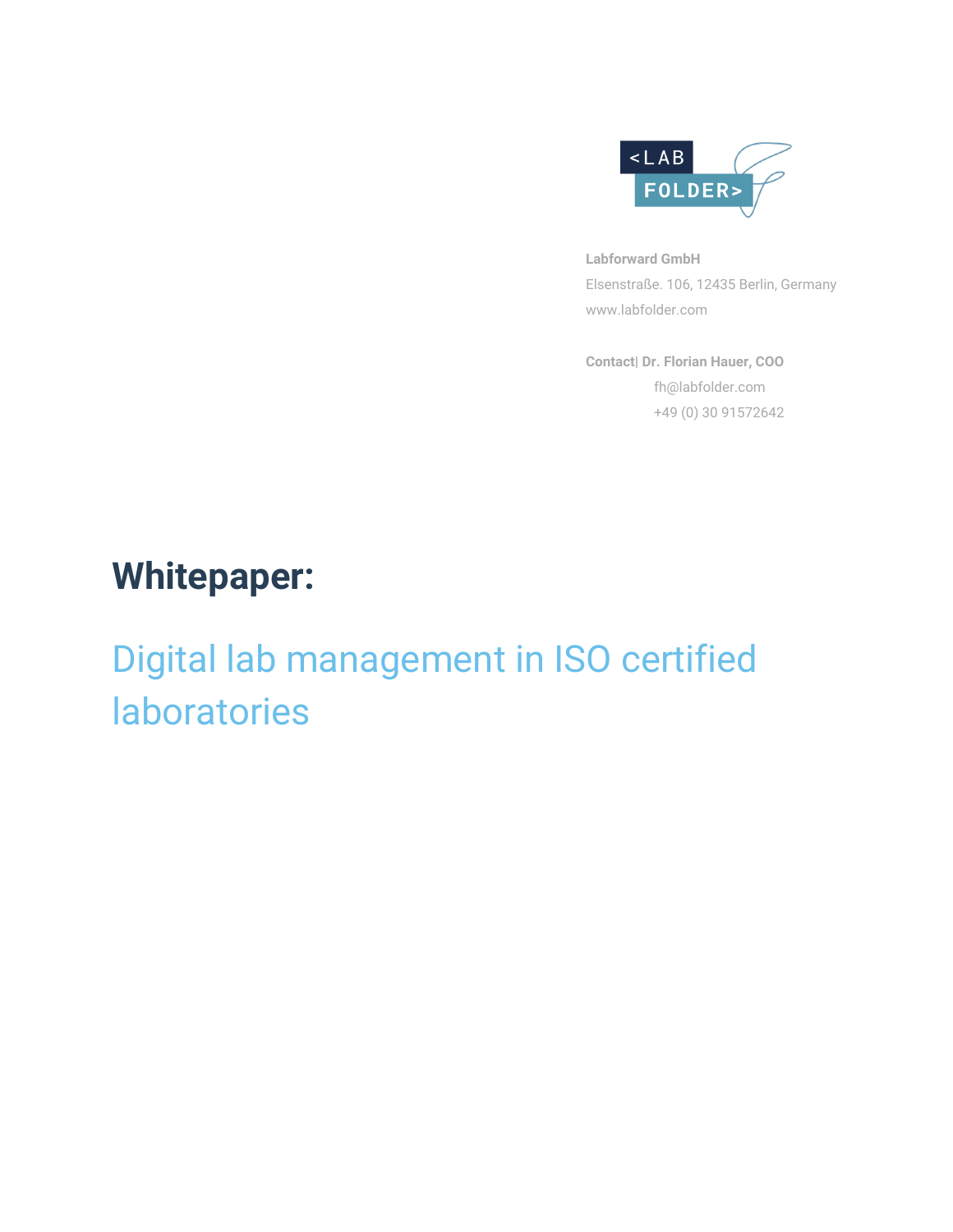# **TABLE OF CONTENTS:**

| <b>Introduction</b>                                                                    | 3  |
|----------------------------------------------------------------------------------------|----|
| Standards Relevant to Laboratories TANDARDS RELEVANT TO LABORATORIES                   | 4  |
| <b>Principles and Implications of Quality Management Systems</b>                       | 4  |
| <b>ISO Certification and Documentation</b>                                             | 6  |
| Requirements and Functionalities in Documentation According to ISO Standards           | 7  |
| Validation of the Laboratory Management Software in a Certified Laboratory Environment | 10 |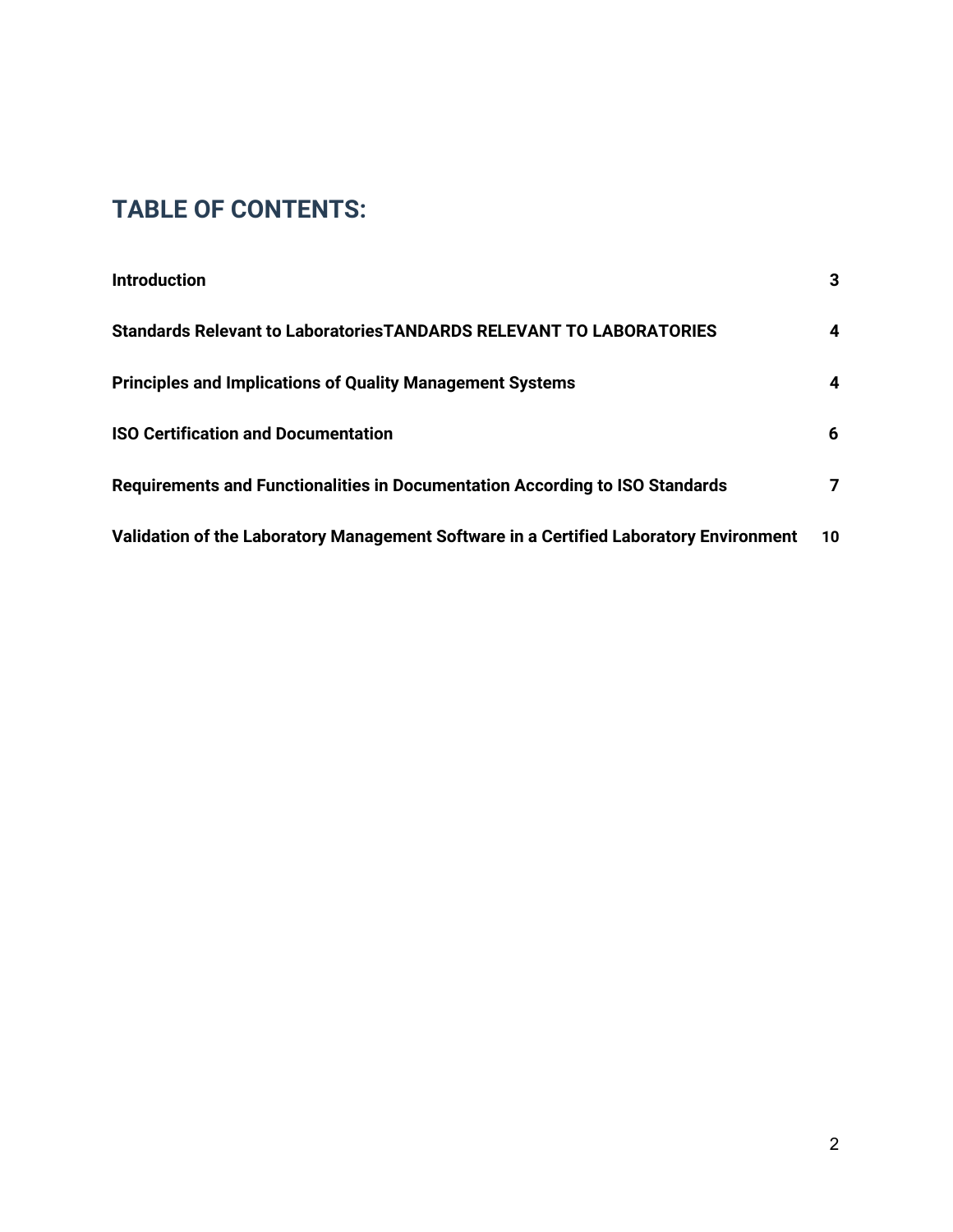### **Introduction**

The implementation of a quality management system is a major step for many laboratories, which want to ensure the consistent quality of their products and services. Consequently, the certification of ISO Standards is for many laboratories an essential component of the organizational culture, as successfully receiving the certification, organizations can present their customers with external evidence of the implementation of the quality standards. In some fields, for example medical engineering, the certification is even compulsory.

Software solutions can help to reduce the effort and costs as far as preparation and implementation of the certification and working in the certified environment is concerned. In this Whitepaper, we will explore which principles are the most important ISO Standards for laboratories to follow, and which requirements are related to laboratory management and documentation.

On the basis of worked examples from Labfolder's digital laboratory notebook, we can see how a specialized software solution can facilitate preparation, implementation and execution of a certification.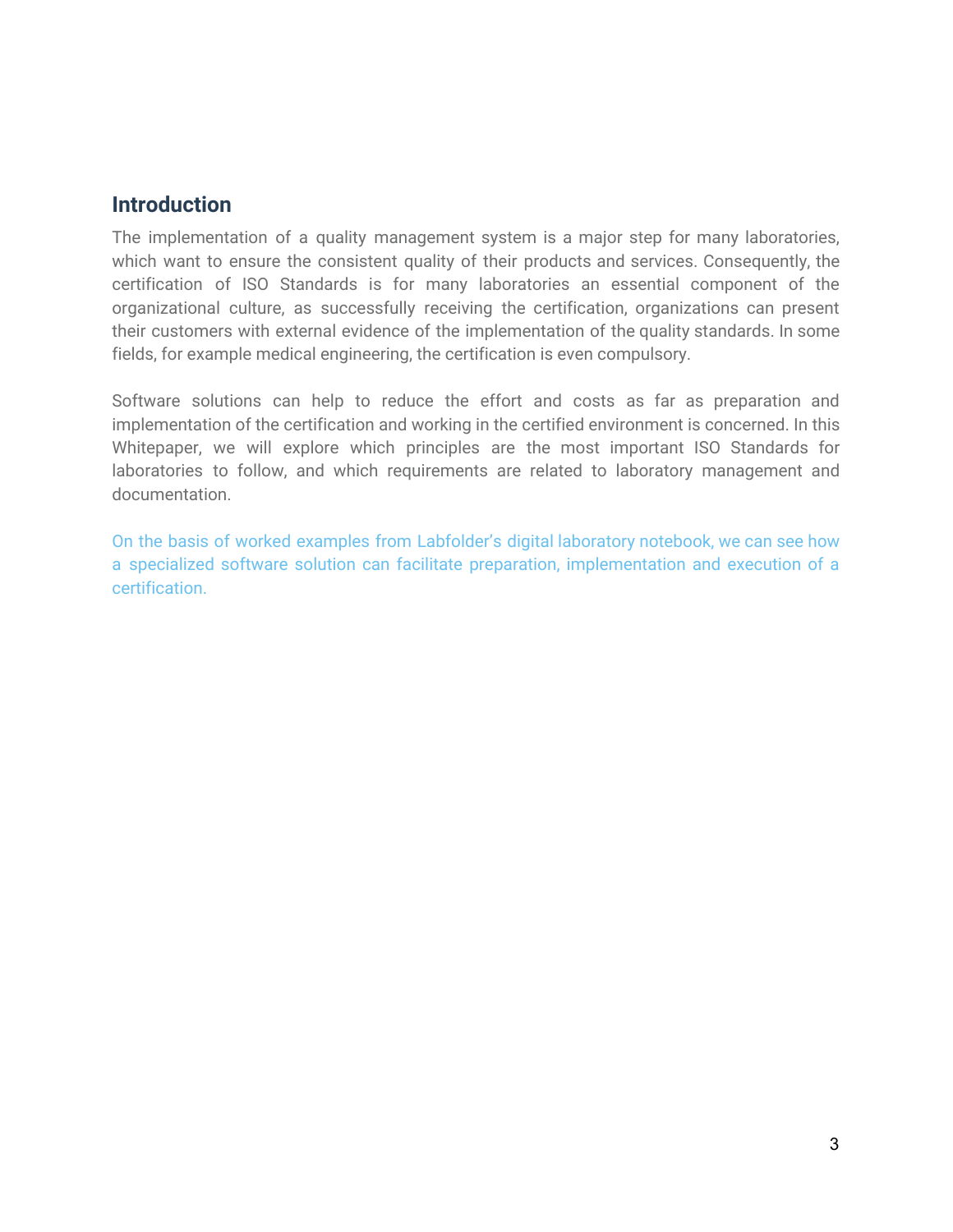### <span id="page-3-0"></span>**Standards relevant to laboratories**

ISO Standards have been produced by the International Organization for Standardization with the aim of providing internationally uniform and acceptable standards. For laboratories, the following standards are particularly relevant:

**ISO 9001:** This standard is a general quality management standard for organizations from all associations and fields, and therefore one of the standards with the most certifications worldwide. ISO 9001 also builds the foundations for the standards specific to particular sectors.

**ISO 13485** (Medical equipment manufacturer)**:** The implementation of this standard is prescribed for medical equipment manufacturers due to certain regulations. Also, while ISO 13485 is a separate standard, it is still based on ISO 9001 but provides further criteria related to the specific field.

**ISO 15189** (Medical and diagnostic laboratories)**:** This standard is also derived from ISO 9001, even if it is implemented independently.

**ISO 17025** (Testing and calibration laboratories)**:** Similar to the ISO 13485 and 15189 standards, this standard is independent and derived from ISO 9001.

# <span id="page-3-1"></span>**Principles and implications of quality management systems**

Laboratory relevant ISO Standards all follow the same principles, meaning they result in harmonized requirements for organizations who implement the ISO Standards:

#### **Process approach**

Quality management systems are all driven by processes. Therefore, processes are an essential component of all QM systems according to ISO Standards established processes, which are implemented using the PDCA cycle (Plan, Do, Check, Act). The subsequent steps are followed and repeated:

- **Plan:** Processes are planned by analyzing the situation, by following the process requirements and deciding on the potential improvements.
- **Do:** Processes are examined on their validity in a test environment, i.e. how effectively they meet the requirements.
- **Check:** The results of the validation are reviewed and the process is either approved (after successful validation) or improved further.
- Act: The validated process is defined on a wider scale as a standard process and is made available to all the users within the organization.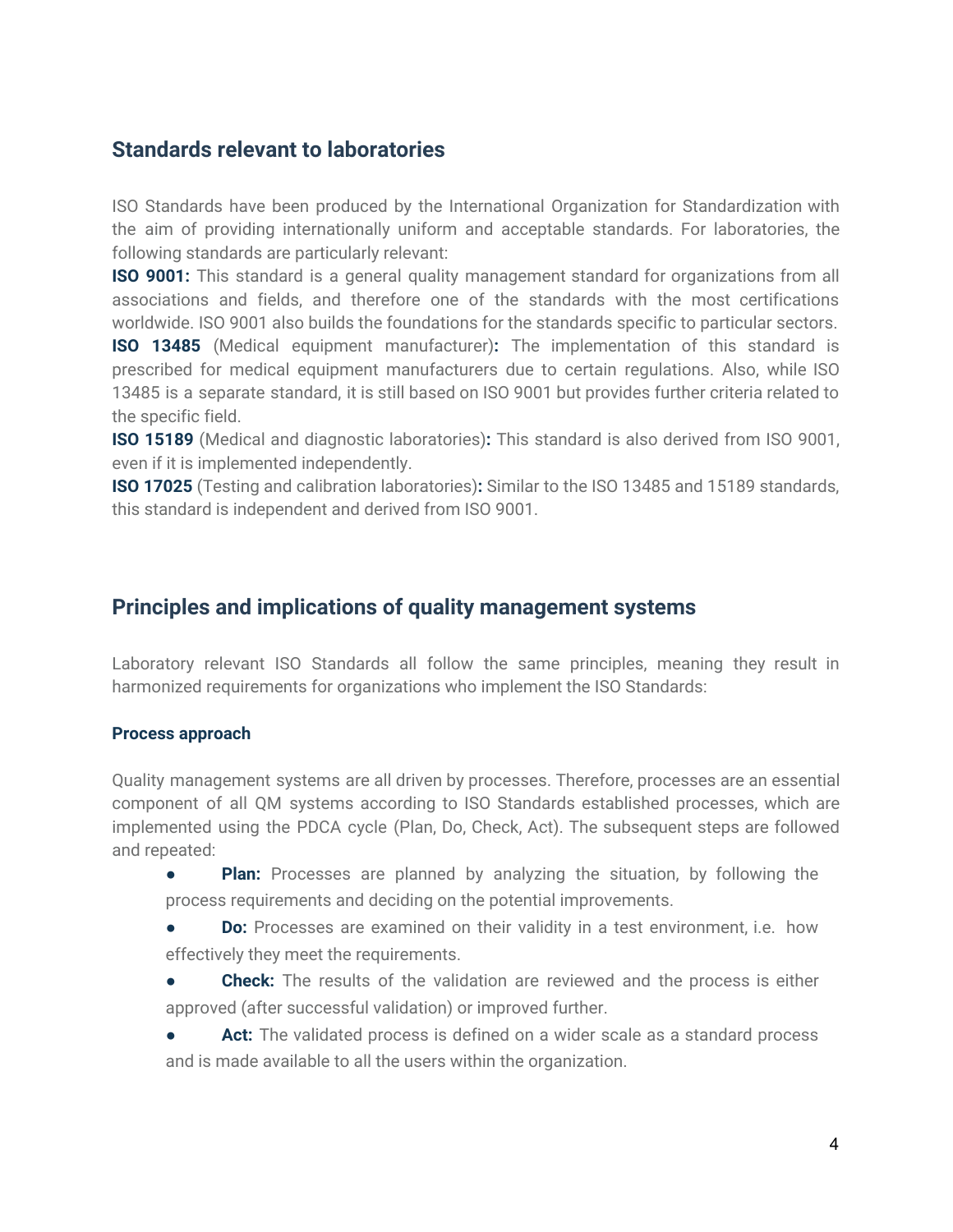By following the process approach, it is necessary to document the processes in all of the phases of the PDCA cycle, together with their current validation status.

Therefore, digital laboratory management systems in ISO certified laboratories have to be capable of indicating document process descriptions concerning their validation status. In the course of the validation process, a read and/or write access has to be ensured for different groups of people.

#### **People oriented**

Since quality management systems develop the efficiency of the entire organisation, all the members of the organisation focus on QM systems. With these, it must be ensured that:

- The management and all of the employees commit themselves to the quality management.
- The various roles with different responsibilities are allocated, e.g. the management role is split between the responsible laboratory manager and the QM representative.
- Documentation of the QM system is made available to all employees, depending on their role.
- Processes, including the process changes and the relevant documents, can only be implemented by the appropriate, authorized and qualified employees.

Hence, for digital laboratory management systems in ISO certified laboratories, the requirements, organization structure, roles, rights and the sharing of documents can all be managed.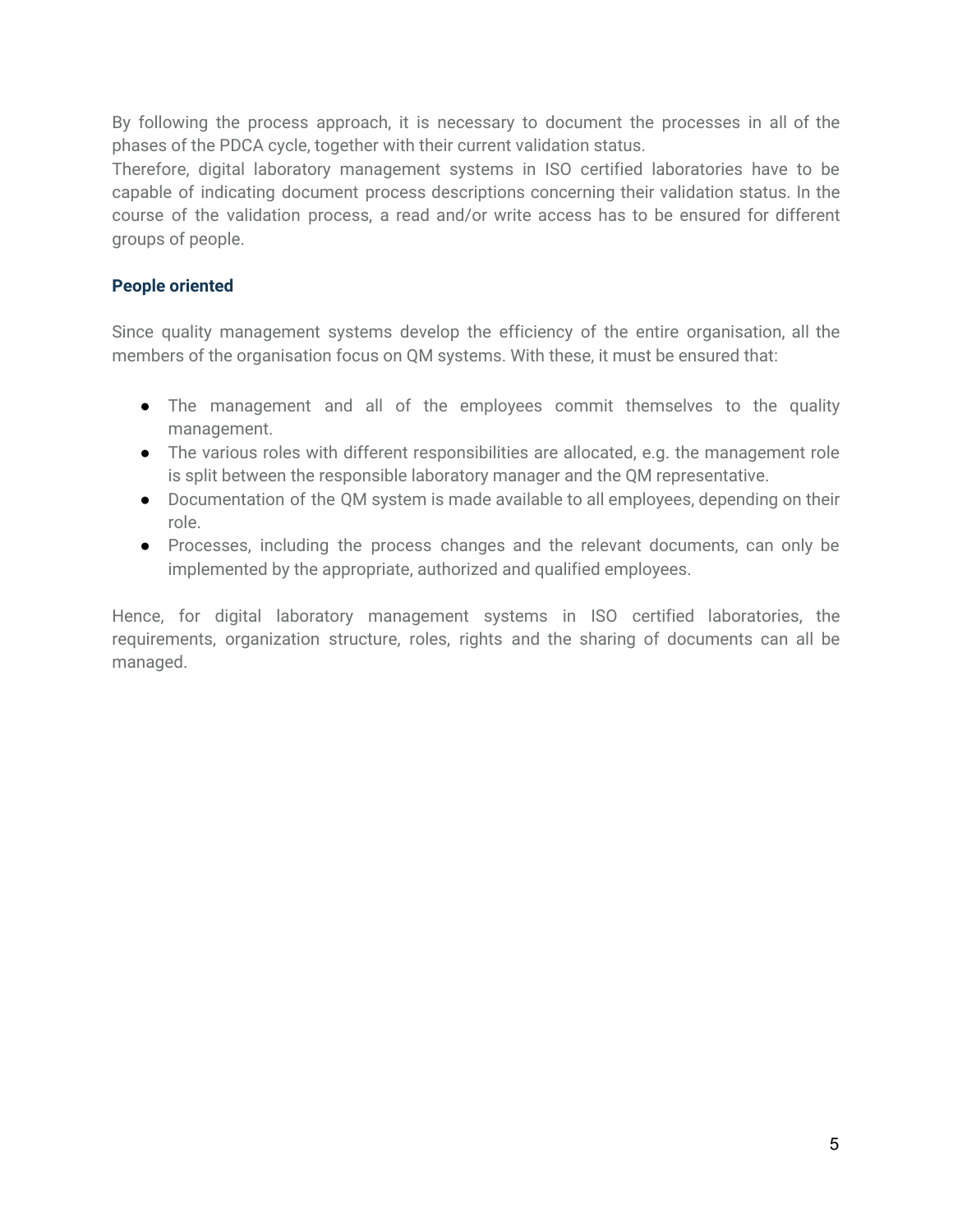# <span id="page-5-0"></span>**ISO certification and documentation**

A prerequisite for the implementation of ISO standards in laboratories is the creation of an infrastructure. Therein, the processes in documents can be described, and the validation status can be recorded and changed.

Write access to documents in various validation stages can only granted to employees, who, within the organisation's structure, have been assigned the appropriate rights (e.g. QM manager).

The digital laboratory management system has to be also able to make the standard processes easily accessible and to integrate them effortlessly into the existing laboratory documentation. A system dedicated rights and role management also ensures that only authorised employees have access to the relevant standard regulations and protocols.

Therefore, the requirements of classic laboratory documentation overlap with the requirements of documentation in ISO certified laboratories, especially when using a uniform system also clearly reduces effort.

Thus, Labfolder has integrated functions into its digital laboratory notebook, which meet the common requirements of classic laboratory documentation; requirements of documentation that keep to ISO standards in the laboratory; and requirements of the ISO standards all on one unified platform. With this, a considerable amount of resources can be saved, as Labfolder adheres to the documentation requirements without creating extra effort.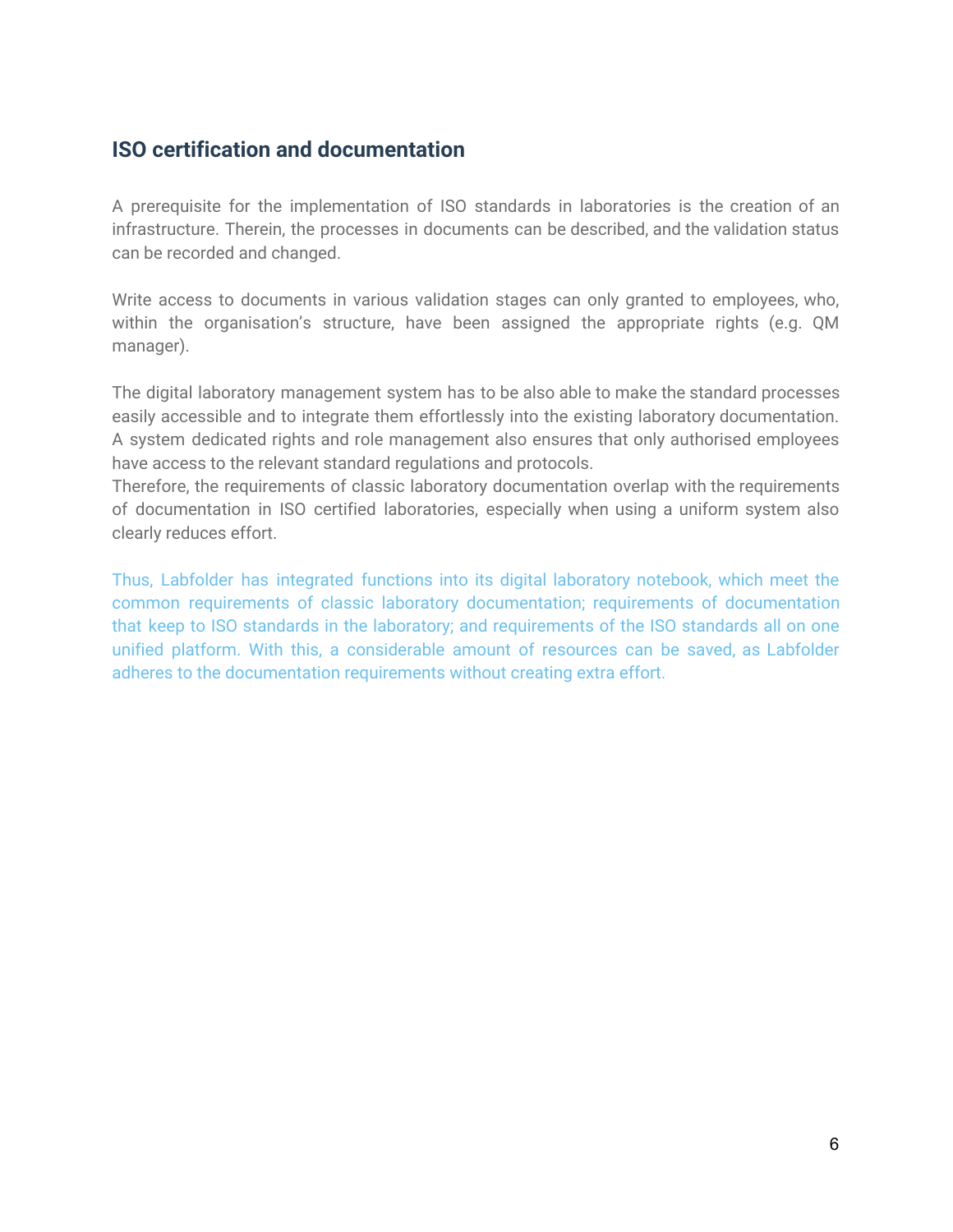# <span id="page-6-0"></span>**Requirements and functionalities in documentation according to ISO Standards**

In the ISO certified environment, whatever the standard may be, the following information and documents must be maintained:

- A quality handbook, in which the scope of the QM system, regulations for the process validation and for the document management and the definition of the roles has been detailed.
- Process regulations (Standard Operating Procedures, SOPs) in the respective validation status, including the appropriate authorizing person.
- Validated materials and equipment, including the authorizing person.
- Data from the processes, that can be collected for a process validation or optimization.
- Documentation from nonconformities within the analysis and production process.
- The organization structure, including the responsibilities of the employees within the QM system.

The requirements regarding these documents and their maintenance appear in the ISO Standards as the following:

#### **Document title**

Documents, test results and calibration certificates must have a title.

**Example:** in Labfolder, every document can be assigned a title, that will be displayed in the document overview.

#### **Date of the document, date of modification and date of validation/invalidation**

For all the documents above (laboratory records, SOPs, validation protocols, calibration protocols and for the quality handbook), the time of creation, modification, validation and invalidation must be recorded.

**Example:** Labfolder automatically adds a timestamp, to every document within the platform. The timestamps record when the document was created and the last time it was modified. Furthermore, additional timestamps can be added, depending on the user's wishes. Digital signatures according to CFR 21 Part 11 are also labelled with a timestamp. For every document, all changes, including the timestamp in the Full Audit Trail of the document, can be held accountable.

#### **Document number**

All documents within the QM must have their own specific ID.

**Example:** Labfolder assigns a unique ID to all documents. Additionally, a unique code composed of the relevant project and serial number is generated and added to the document.

**Document access authorization**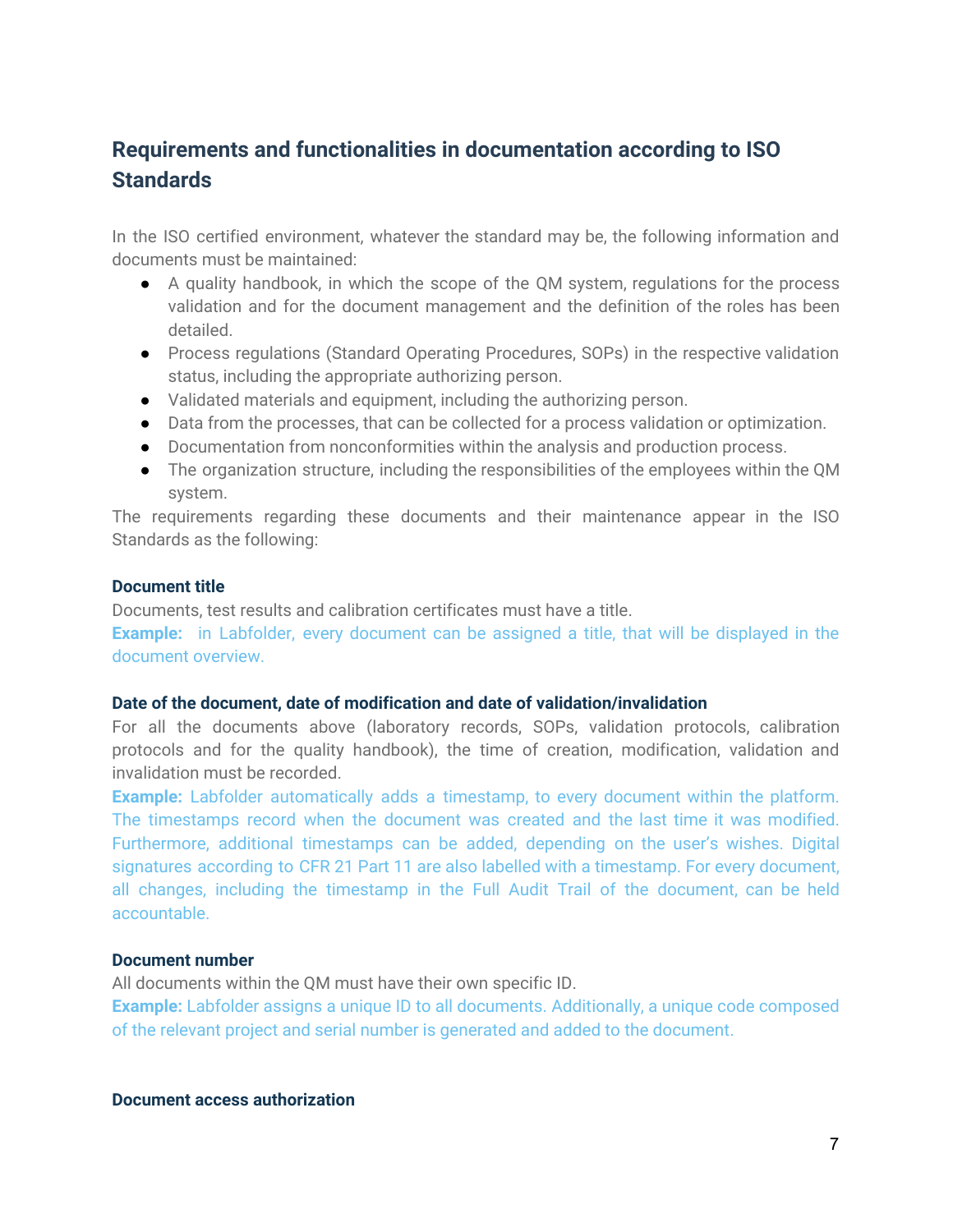Versions can only be edited by the same authorized person.

Within the versioning and validation cycle of a document, only the person that has made changes, within the framework of the QM system within the organization's structure, has the right to modify an entry.

**Example:** in Labfolder within the sharing settings (e.g. which corresponds to a part of the validation process), documents can only be edited by an author, who possesses the appropriate rights. After the editing has been completed, the document can then be passed on and edited by other authorized persons.

#### **Page numbers**

Paper based documents (e.g. reports etc.) must have clearly marked page numbers, that reference to the exact page, including sections like the modification history.

**Example:** in Labfolder's digital format, the page numbers are not essential. However, when exporting and printing documents, serial page numbers are automatically added.

#### **Document authors**

Documents have to contain information on who produced them. **Example:** Labfolder automatically adds information on the author to every document.

#### **Availability**

Documents have to make the names of the authorized persons available.

**Example:** Labfolder has different document sharing settings, meaning the authorized person immediately gains permission to access them. This means the documents can also be organized into folders, making it easy to share and access increasing amounts of data. For SOPs, which are used very regularly, there is a dedicated area in Labfolder which greatly facilitates sharing and the use of SOPs.

#### **Full Audit Trail**

All changes made to documents should be visible, including information on who the document was altered by and when.

**Example:** Labfolder creates a Full Audit Trail for every document, which records the changes, including information on the time and author.

#### **Document devalidation**

Invalid documents have to be rendered and marked as invalid.

**Example:** Labfolder allows "Deletion under restrictions", where invalid documents, like SOPs, are marked and no longer usable. However, while marked as unusable, all of these documents and versions still exist and cannot be permanently deleted.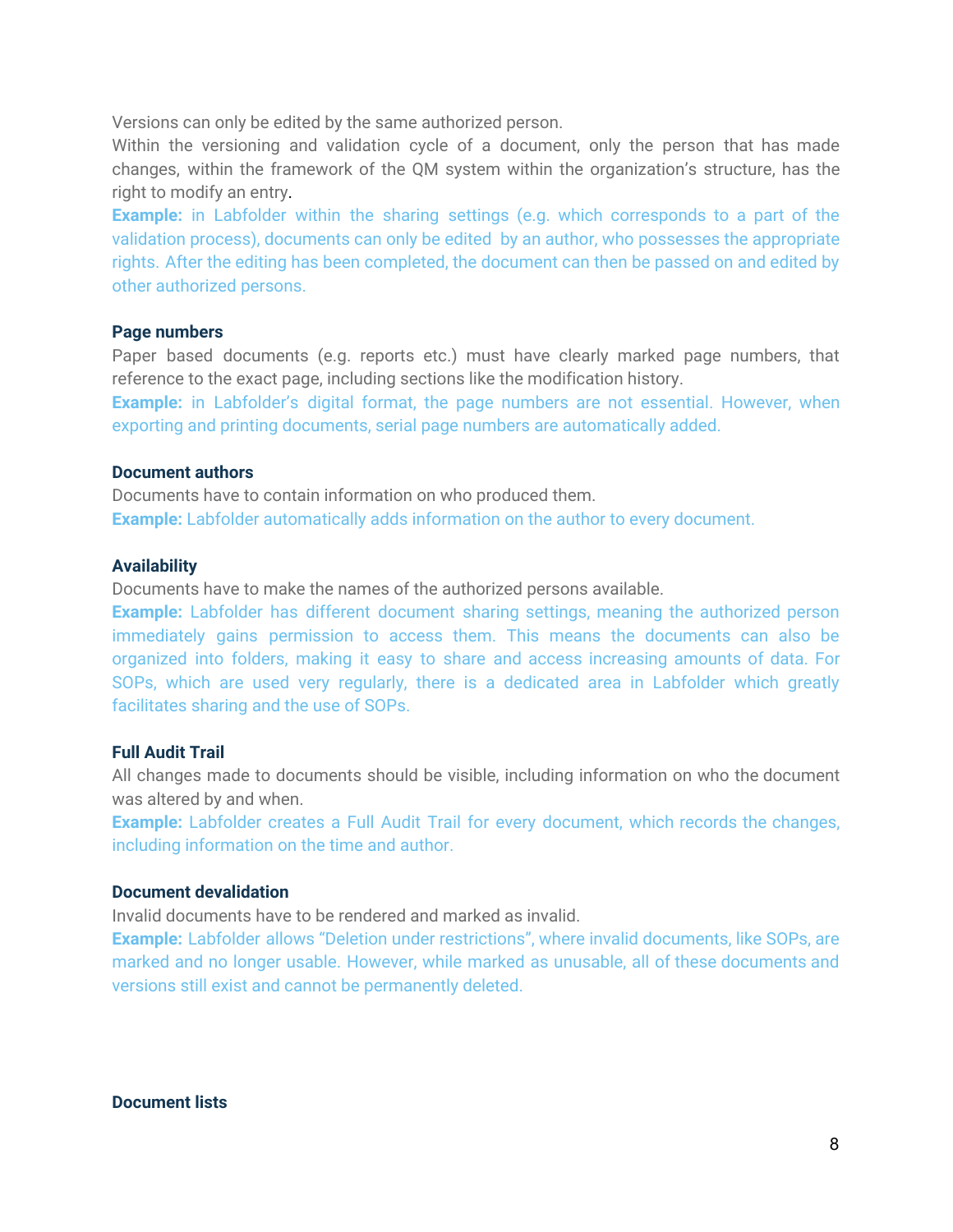#### All documents have to be managed in a "Master list".

**Example:** Labfolder has an "archive" button for all document categories, in which the entries are archived and individual entries can also reappear. In this overview, all the validity information is available, such as validation status, authors, dates etc.

#### **Periodic review**

Process regulations and SOPs have to be revised at regular intervals and actualized.

**Example:** Because of the timestamps on every document, it is easy to check whether a revision is due. Authorized persons are referred to the date of the revision in a task management system within Labfolder.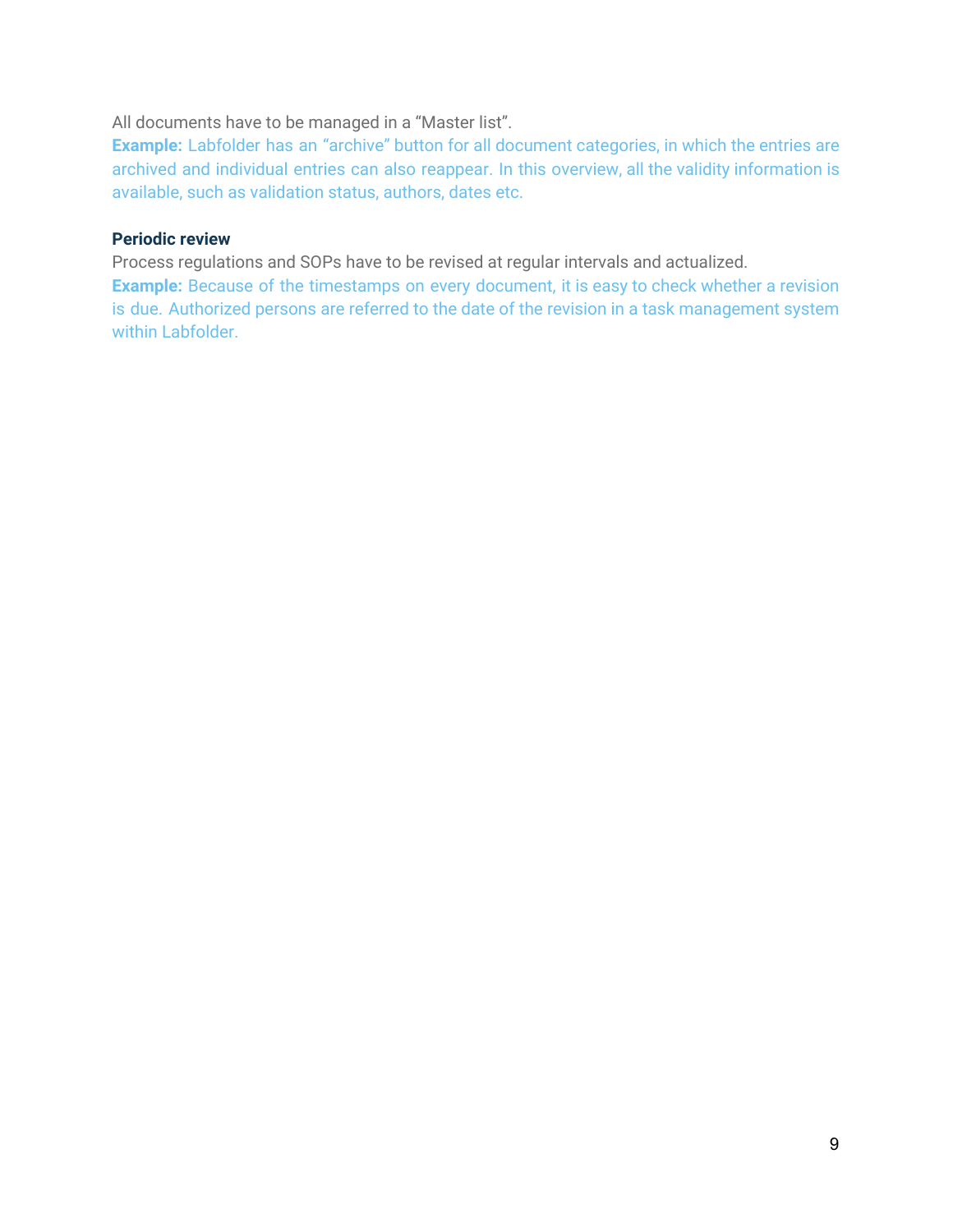# <span id="page-9-0"></span>**Validation of the laboratory management software in certified laboratory environment**

A laboratory management software, like Labfolder, has to be validated in an ISO certified environment, just like other materials and equipment, that are also used in the laboratory. Within the software validation context, no new functions are developed, there is instead a validation review. As part of this validation process, the following phases are completed:

**Phase 1:** Specification of the requirements and of the system tests.

In this phase, the software is validated based on the demands within the laboratory environment . With this, it is also established, which functions will take on which tasks within the organisation.The execution of these security measures is also validated in this phase, like particular software requirements. On the basis of this analysis on critical paths and functions, a risk assessment is then carried out. At the end of phase 1, the tests for approval and the processes for maintenance and discontinuation of the software are specified.

#### **Phase 2:** Processes for design and implementation

In this phase, the design of the software in regard to the requirements, is examined. An active development process is part of the validation. Therefore, in this phase, either the processes within developing functions, or the technical details of the implementation, are specified. Processes for a design change as a corrective measures are also specified in this phase.

#### **Phase 3:** Inspection and test

In this phase a test plan is created, in the framework of the criteria that is established for a successful validation. After the validation of the test plan, the relevant tests are carried out.

#### **Phase 4:** Security measures

In this phase, processes for the detection and documentation of nonconformities within the software are specified. For both newly found and well-known nonconformities, workarounds are specified.

#### **Phase 5:** Installation of the software

As part of the installation phase, the software installation is prepared, tested and after, depending on the test plan, validated.